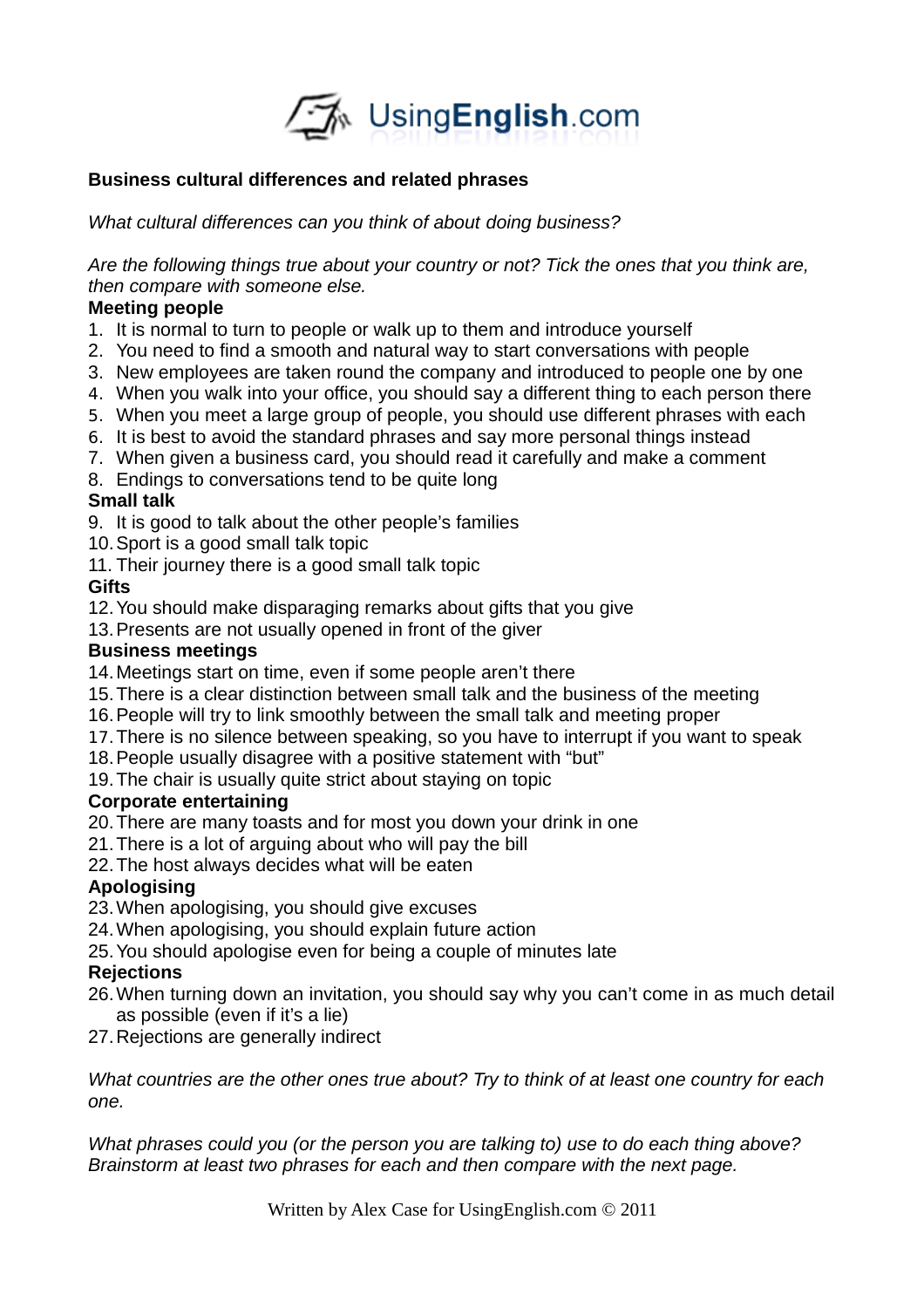

### **Meeting people**

- 1. It is normal to turn to people or walk up to them and introduce yourself  **"Please allow me to introduce myself…" "Hi, I'm John"**
- 2. You need to find a smooth and natural way to start conversations with people  **"Is anyone sitting here?" "Is this the right room for…?" "I see you are also…"**
- 3. New employees are taken round the company and introduced to people one by one **– "You'll also need to know who… is" "This is John. It's his first day today" "I'll take you round and introduce you to a few people I think you need to know" "This is Steve Smith. He starts tomorrow/ He is the replacement for…/ He'll be taking…'s position" "Now I'll take you over to meet…"**
- 4. When you walk into the office, you should say a different thing to each person there **"Morning" "How's it going?" "How was your weekend?"**
- 5. When you meet a large group of people, you should use different phrases with each **"Pleased to meet you" "How's it going?" "It's really nice to meet you"**
- 6. It is best to avoid the standard phrases and say more personal things instead **"It's so nice to finally meet you" "I've heard so much about you" "A colleague told me that you'd be here" "You're much younger than I expected"**
- 7. When given a business card, you should read it carefully and make a comment **"Your office is quite close to ours" "Systems Engineer? Does that mean that you…?"**
- 8. Endings to conversations tend to be quite long **"Well, I'll let you get on" "I can see you're very busy, so…"**

### **Small talk**

- 9. It is good to talk about the other people's families **"How's your son getting on at school?" "Pass on my regards to…"**
- 10.Sport is a good small talk topic **"Did you see the (…) match?" "How did your team do?" "Bad luck on Saturday"**
- 11.Their journey there is a good small talk topic **"Did you have any trouble finding us?" "How was your flight?" "Was my map okay?" "How were the roads?"**

#### **Gifts**

- 12.You should make disparaging remarks about gifts that you give **"This is just a little something that I picked up at the airport" "Don't get too excited!"**
- 13.Presents are not usually opened in front of the giver **"I'll open it later, if you don't mind" "Can I open it now?"**